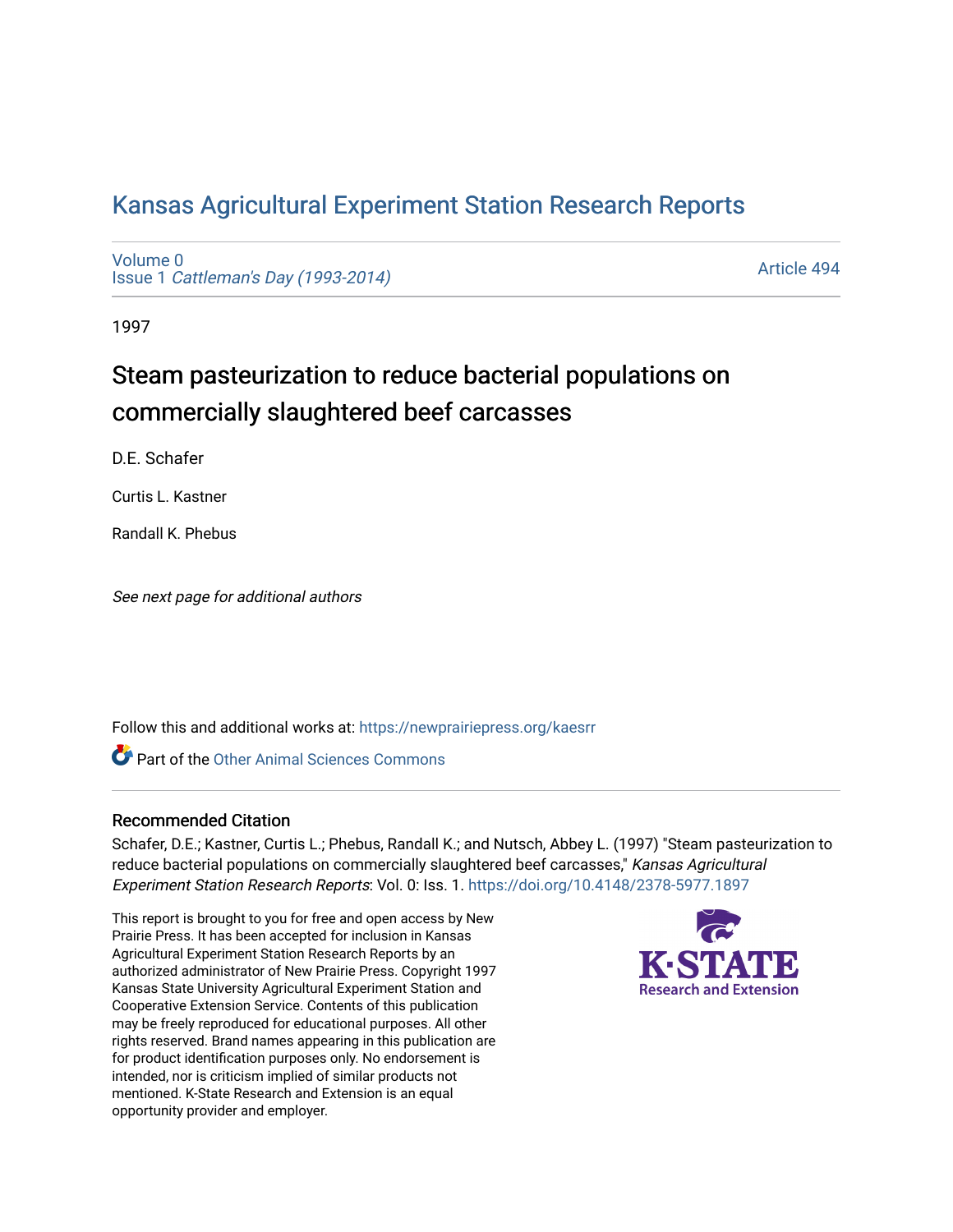## Steam pasteurization to reduce bacterial populations on commercially slaughtered beef carcasses

## **Abstract**

A steam pasteurization system (SPS) has been shown in laboratory and commercial evaluations to effectively reduce bacterial populations on freshly slaughtered beef. Our study evaluate d the bactericidal uniformity of SPS. Samples were collected from the five anatomical locations, one per carcass, 40 samples per location , so that 200 carcasses were evaluated before and 200 after pasteurization. Each carcass was sampled by wiping a 300 c m2 area of the specified location with a moist, sterile sponge. For all locations, the total aerobic plate count (APC) after pasteurization was lower (P#.01). Before pasteurization, the midline was contaminate d most heavily (2.5 log10 cfu/cm2 ). After pasteurization, the neck and midline had the highest residual APCs (1.3 and 1.1 log 10 cfu/cm2, respectively). For all anatomical locations, the enteric bacteria (E. coli, total coliform, an d Enterobacteriaceae ) were lower (P#.01) after than before pasteurization. Only two of 200 pasteurized carcasses ha d E. coli populations greater than 1 cfu/cm2. During pasteurization, steam blankets the carcasses, theoretically providing uniform bacterial destruction. This study demonstrated the effectiveness of SPS for reducing total aerobic and enteric bacterial populations uniformly over five anatomical locations on commercially processed carcasses.

## Keywords

Cattlemen's Day, 1997; Kansas Agricultural Experiment Station contribution; no. 97-309-S; Report of progress (Kansas State University. Agricultural Experiment Station and Cooperative Extension Service); 783; Beef; Beef carcasses; Antimicrobial treatment; Steam pasteurization

## Creative Commons License



This work is licensed under a [Creative Commons Attribution 4.0 License](https://creativecommons.org/licenses/by/4.0/).

## Authors

D.E. Schafer, Curtis L. Kastner, Randall K. Phebus, and Abbey L. Nutsch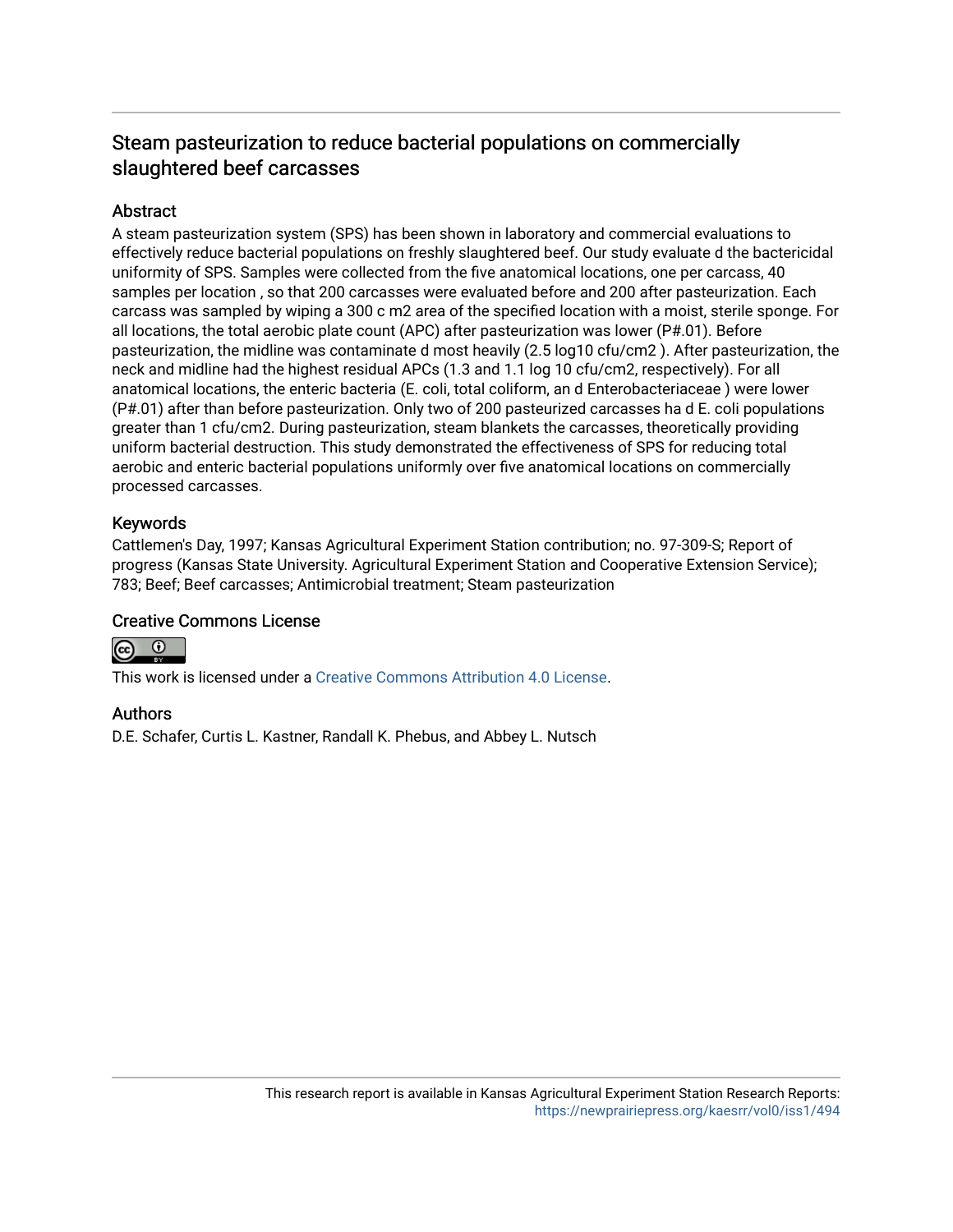#### **STEAM PASTEURIZATION TO REDUCE BACTERIAL POPULATIONS ON COMMERCIALLY SLAUGHTERED BEEF CARCASSES**

*R. K. Phebus, A. L. Nutsch, D. E. Schafer, and C. L. Kastner*

#### **Summary**

A steam pasteurization system (SPS) has been shown in laboratory and commercial evaluations to effectivel yreduce bacterial populations on freshly slaughtered beef. Our study evaluate d the bactericidal uniformity of SPS. Samples were collected from the five anatomical locations, one per carcass, 40 samples per location , so that 200 carcasses were evaluated before and 200 after pasteurization. Each carcass was sampled by wiping a  $300 \text{ c}$  m area of the specified location with a moist, sterile sponge. For all locati ons, the total aerobic plate count (APC) after pasteurization was lower  $(P \le 0.01)$ . Before pasteuri zation, the midline was contaminate d most heavil y  $(2.5 \log_{10} c \text{fu/cm}^2)$ . After pasteurization, the neck and midline had the highest residual APCs  $(1.3 \text{ and } 1.1 \text{ log }_{10})$  $cfu/cm<sup>2</sup>$ , respectively). For all anatomical locations, the enteric bacteria (*E. coli*, total coliform, an d *Enterobacteriaceae* ) were lower  $(P \le .01)$  after than before pasteurization. Only two of 200 pasteurized carcasses ha dE. coli populations greater than  $1 \text{ du/cm}^2$ . During pasteurization , steam blankets the carcasses, theoreticall y providing uniform bacterial destruction. This study demonstrated the effectiveness of SPS for reducing total aerobic and enteric bacterial populatio ns uniformly over five anatomical locations on commerc ially processed carcasses.

(Key Words: Beef Carcasses, Antimicrobial Treatment, Steam Pasteurization.)

#### **Introduction**

The microbiological safety o fineat products has received increased attention in recent years. The potential for bacteria in meat products to cause illness and death has pushed this issue to

the forefront for consumers, regulators, researchers, and the industry.

In July 1996, th e USDA-FSIS issued a final rule on "Pathogen Reduction ; Hazard Analysis and Critical Control Point (HACCP) Systems". The regulations require changes in the way industry produces meat and meat products. Foremos t is the requirement that all slaughter facilities deve bp HACCP systems. In addition, facilities will be required to implement sanitation standard operating procedures and microbiologica l testing of carcasses, with standards for generi c *E. coli* and *Salmonella* being defined. Antimicrobial treatments during slaughter will l kely be necessary to consistently meet these USDA microbial standards. In previous studies, steam pasteurization (Frigoscand ia Food Process Systems, Bellevue, WA) effectively reduced both pathogen (laboratory eval uations) and naturally occurring bacteria l population s (evaluations on commercial beef carcasses). The current study was designed to verify, in a commercial slaughter facility, the uniformity of bacterial destruction over the entire carcass surface.

#### **Experimental Procedures**

A commercial-s cale SPS was used after the final carcass wash in a beef slaughter facility. Samples were collected during 2 processing days from randomly s dected carcasses immediately before and immediately after pasteurization. Samples were collected from inside round, loin, midline, brisket, and neck. One location was sampled per carcass and 40 carcasses were sampled per location before and after pasteurization (200 carcasses before and 200 othe rs after pasteurization). Samples were collected using the sponge technique required under the new USDA-FSIS regulations for